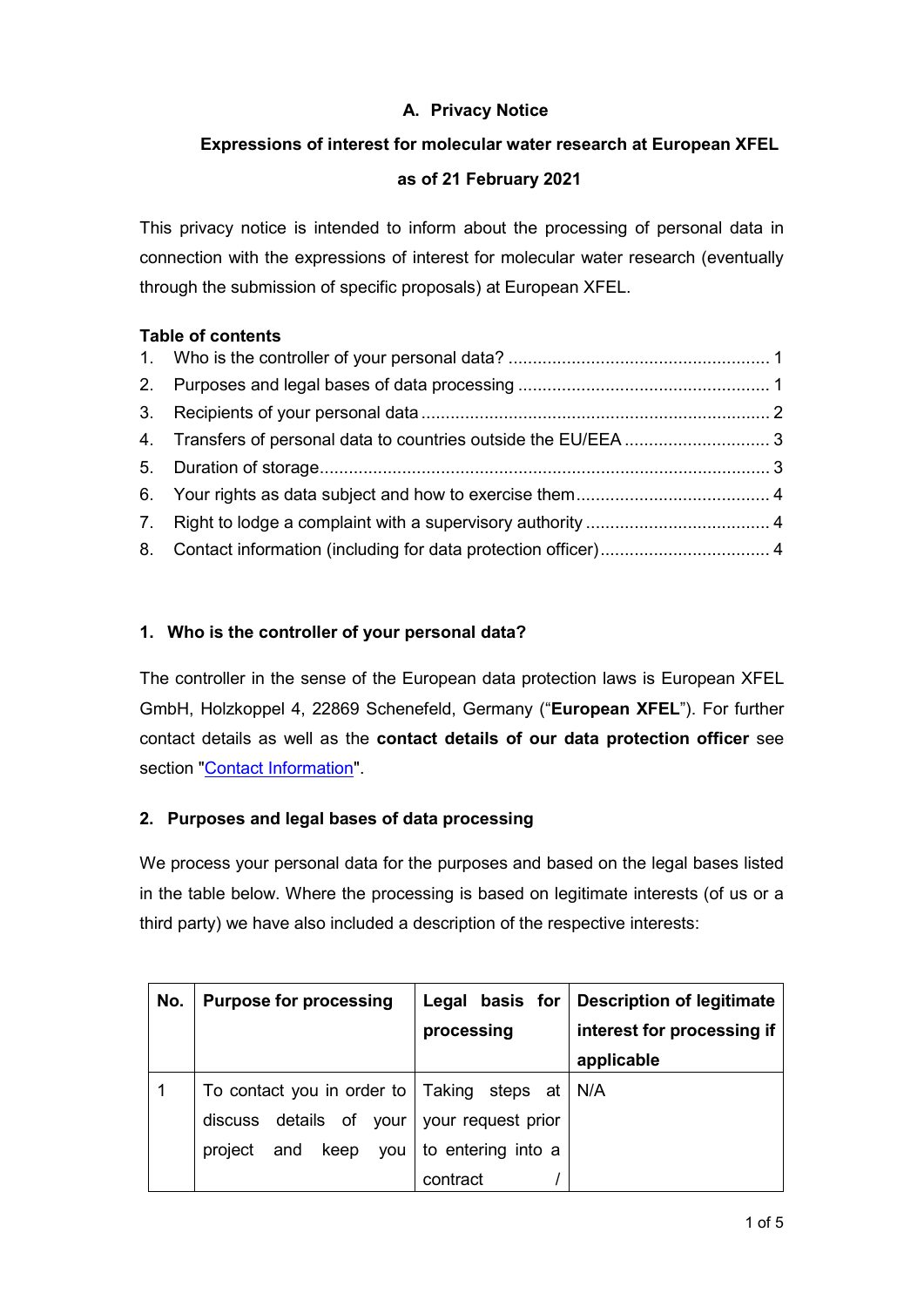|                | informed about further<br>developments                                                                                      | Performance<br>of<br>contract                                               |                                                                                                                                                                             |
|----------------|-----------------------------------------------------------------------------------------------------------------------------|-----------------------------------------------------------------------------|-----------------------------------------------------------------------------------------------------------------------------------------------------------------------------|
| $\overline{2}$ | To assess whether your<br>project is suitable to be<br>considered for access to<br>the resources of European<br><b>XFEL</b> | Taking steps at N/A<br>your request prior<br>to entering into a<br>contract |                                                                                                                                                                             |
| 3              | To<br>create<br>anonymous<br>statistics about (proposed)<br>interest in using European<br><b>XFEL facility for research</b> | Legitimate interest $\vert$ We have a                                       | legitimate<br>interest<br>in<br>creating<br>statistics<br>anonymous<br>about interest in the use of<br>our facility and potentially<br>sharing these with third<br>parties. |
| 4              | To safeguard and defend<br>our rights                                                                                       | Legitimate interest                                                         | We have a legitimate<br>interest in exercising and<br>defending our rights                                                                                                  |

## <span id="page-1-0"></span>**3. Recipients of your personal data**

Your personal data may be transferred to the following categories of recipients:

#### **a. Service providers (processors)**

We reserve the right to appoint external service providers in connection with the expressions of interest for molecular water research at European XFEL. These service providers will only have access to data they need for the performance of their service. Service providers will be appointed as so-called data processors which are only allowed to process the personal data on our behalf and according to our documented instructions. We disclose your data to the following categories of processors:

• IT service provider (e.g. Deutsches Elektronen-Synchrotron DESY, for hosting service, computing infrastructure), Germany

#### **b. Other recipients**

We generally do not disclose your personal data processed in connection with expressions of interest for molecular water research at European XFEL to third parties.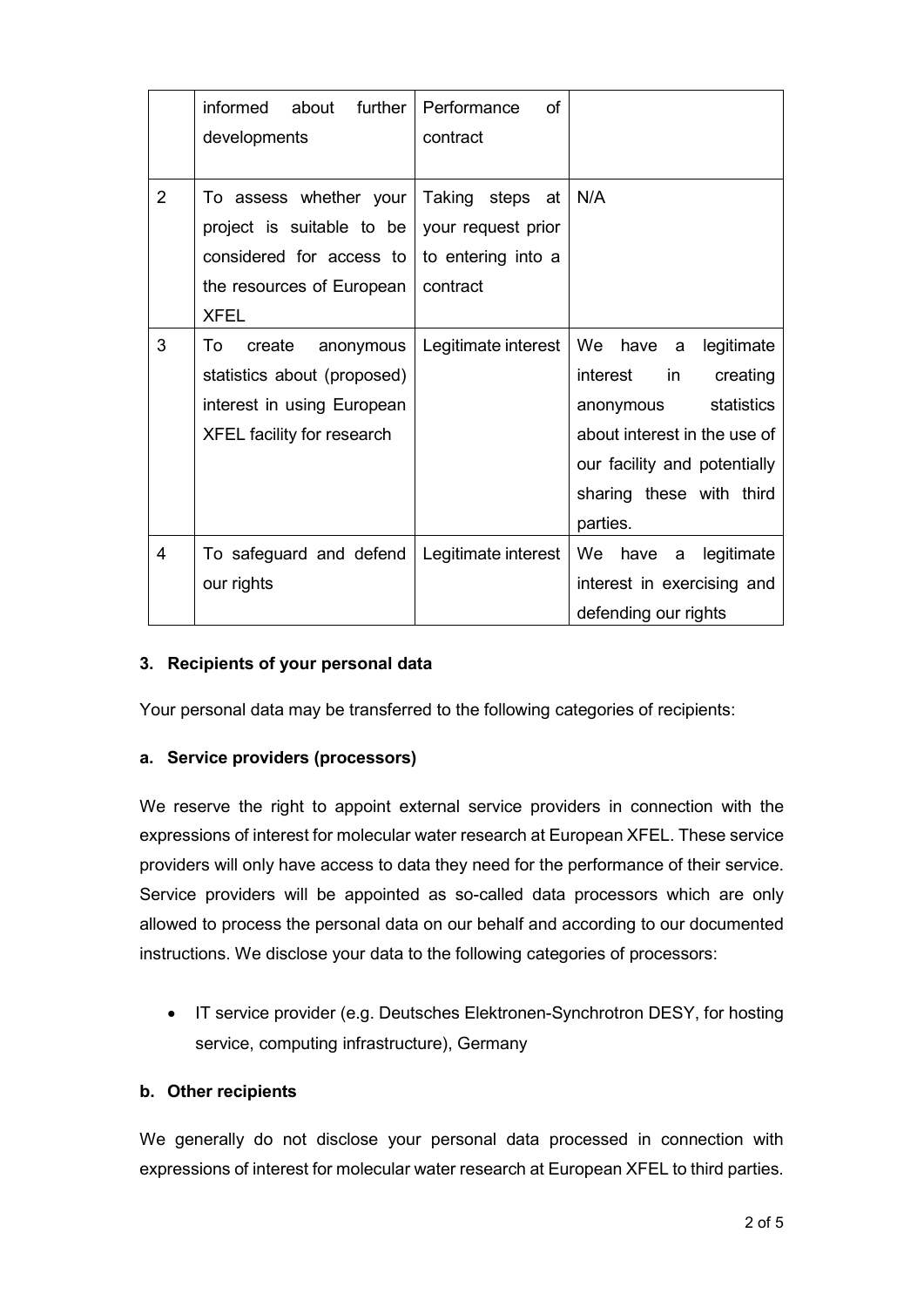Depending on the required expertise to assess your project, we may, however, disclose your personal data to external experts/referees.

Furthermore, there may be exceptional cases, in which this personal data can be provided to the following categories of third parties: Lawyers, tax advisors, consultants, external auditors.

Additionally, personal data might be transferred to third parties if we are obliged to transfer the data by statutory provisions or by an enforceable order of a court or an administrative authority. We may also release your data when we believe this is appropriate to comply with the law or one of our policies (e.g. our Scientific Data Policy), or to protect our or others' rights. Furthermore, we may transfer data which has been rendered anonymous to third parties for statistical purposes.

The parties mentioned above can be located in the European Economic Area (EEA) as well as in other countries. For transfers of personal data to countries outside the EEA see next section.

#### <span id="page-2-0"></span>**4. Transfers of personal data to countries outside the EU/EEA**

The service providers to whom we transfer personal data in connection with the expressions of interest are based in Germany (cf. Section 3. a. above), so there are no transfers to service providers outside the EU/EEA.

If external experts or referees are located outside the European Union (EU) respectively outside the European Economic Area (EEA), we base the transfer on Art. 49 (1) b) GDPR as the transfer is necessary for the implementation of precontractual measures taken at the data subject's request.

You are entitled to receive an overview of third country recipients and a copy of appropriate or suitable safeguards in place. For your request please use the details provided in section ["Contact Information"](#page-3-2).

#### <span id="page-2-1"></span>**5. Duration of storage**

After the end of the assessment of your project and in case the feedback to your expression of interest is positive, after we provided you with the appropriate instructions on how to proceed and the follow-up is ensured through a specific call for proposals on molecular water projects, we will delete your personal data with the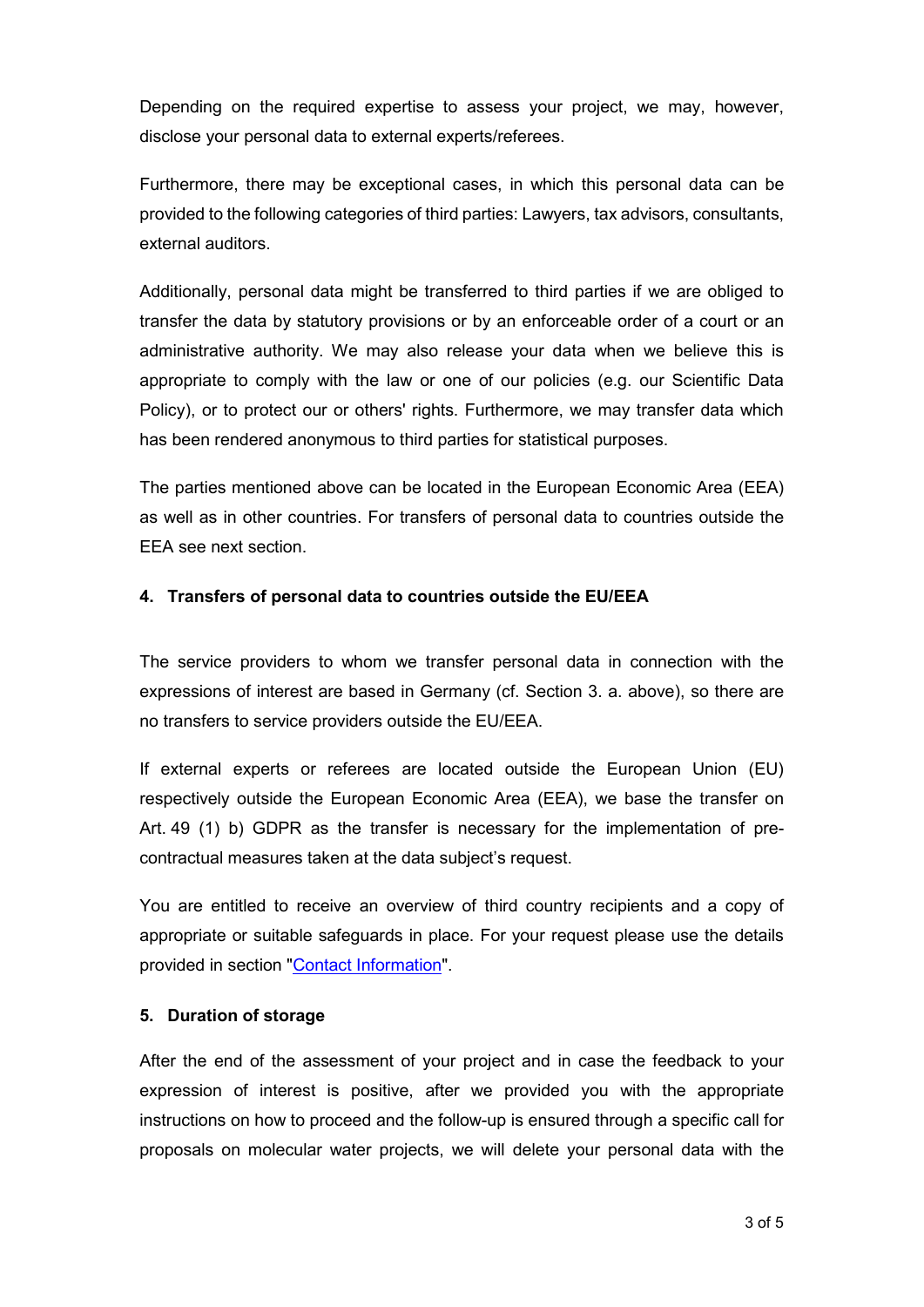exception of those data that we need to store further for the establishment, exercise or defence of legal claims.

## <span id="page-3-0"></span>**6. Your rights as data subject and how to exercise them**

You have the following rights, provided that the respective legal requirements are fulfilled:

- **a. Right of access and rectification;**
- **b. Right to erasure ('right to be forgotten');**
- **c. Right to restriction of processing;**
- **d. Right to data portability;**
- **e. Right to withdraw consent;**
- **f. Right to object:**

You have the right to object to the processing of your personal data that is based on our legitimate interest, on grounds relating to your particular situation, at any time. You also have the right to object to the processing of your personal data for marketing purposes at any time. Please also refer to section ["Information on](#page-4-0)  [your rights to object"](#page-4-0).

## <span id="page-3-1"></span>**7. Right to lodge a complaint with a supervisory authority**

You may lodge a complaint with a supervisory authority. You may file your complaint at your local supervisory authority or at the data protection authority competent for us. This is:

Unabhaengiges Landeszentrum für Datenschutz Schleswig-Holstein (ULD) Holstenstraße 98 24103 Kiel **Germany** 

Telephone: +49 (0) 431 988-1200 Fax: +49 (0) 431 988-1223 Email: mail@datenschutzzentrum.de

## <span id="page-3-2"></span>**8. Contact information (including for data protection officer)**

If you have comments or questions, any concerns or a complaint regarding the processing of your personal data, please feel free to contact us at: